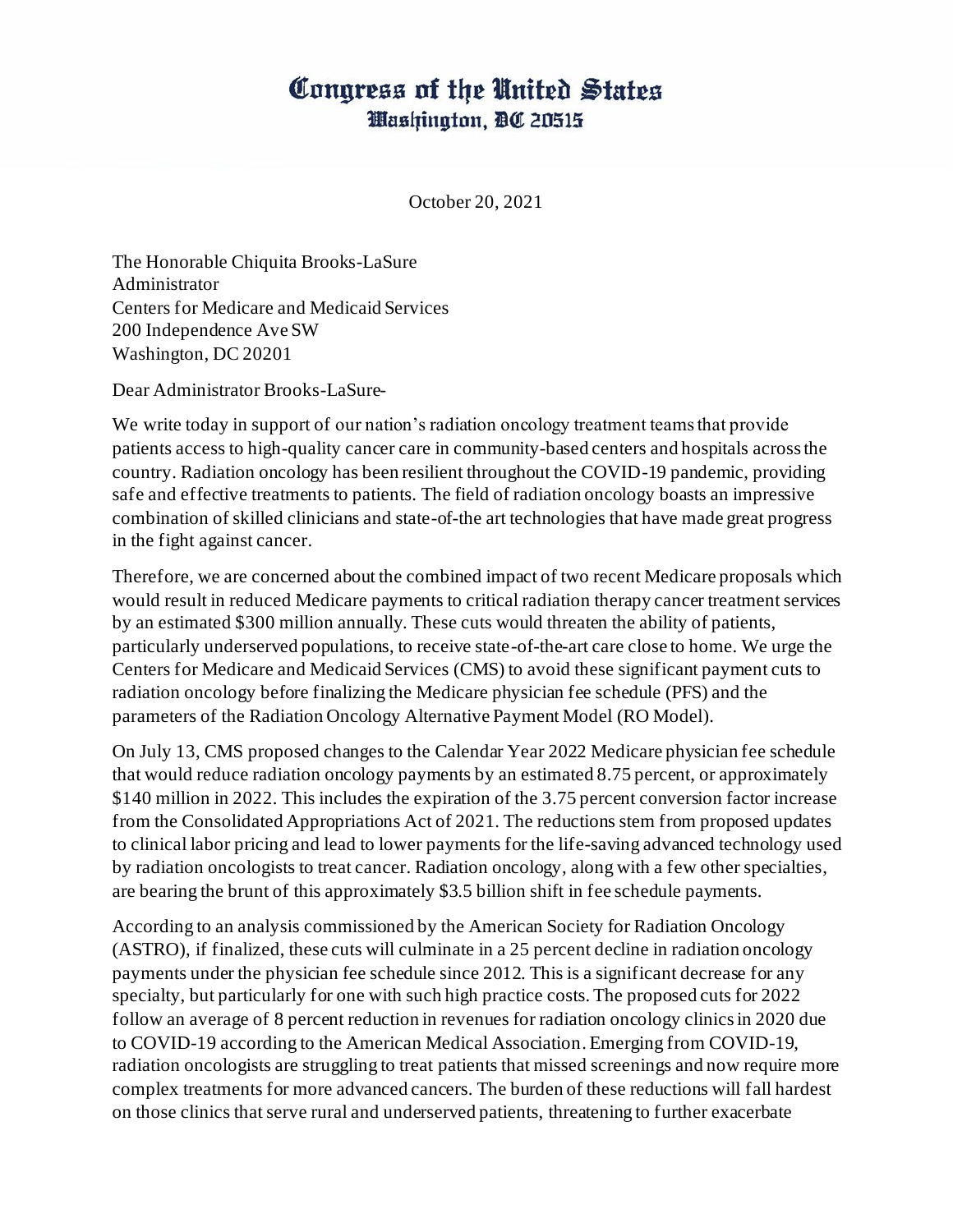disparities in care. We ask that the Administration work with stakeholders to address various issues with the clinical labor payment policy, including inadequate valuation of radiation therapy medical physicists.

We are also concerned that CMS's proposed parameters under the RO Model still do not adequately address the impact on access to care, and that proposed payment cuts to hospitals and community-based clinics, which would reduce payments to mandated participants by an estimated \$160 million over 5 years, could limit the model's effectiveness. Concerns about the model's impact on patients led Congress to delay the model's start until January 1, 2022 so the Administration could work with the radiation oncology community to address model shortcomings, including the discount factor cuts and administrative burdensthat risk hurting quality. While CMS reduced the discount factors slightly in the revision issued July 20, we are disappointed that agency did not go further to conform with prior Congressional requests. In fact, the fee schedule cuts discussed above flow into the model and have a cumulative impact on model participants, undermining one of the main goals of the model: payment stability for RO providers. We urge the Administration to reduce the discount factors to no more than 3 percent and address the burdensome data collection and reporting requirements under the model.

In a recent piece for *Health Affairs,* you emphasized the importance of using the Innovation Center to advance health equity, and iterated CMS's commitment to prioritize equity and "embed equity in every aspect of [the Innovation Center's] models."<sup>1</sup> We strongly agree with this laudable goal. However, we are concerned, that some of the parameters in the RO model may end up exacerbating disparities for minority and rural patients, who often face greater barriers to accessing and completing their radiation treatments.

We were disappointed that the revised RO Model did not address recommendations from the radiation oncology community on ways to invest in wraparound services to help underserved populations via innovative data collection and quality measure reporting. Rather than require radiation oncology practices to collect quality measure reporting data that has a limited impact on the quality of care delivered during the episode, practices should have the opportunity to proactively identify at-risk patient populations and intervene with the provision of wraparound services designed to help patients successfully access and complete radiation treatments.

To that end, ASTRO has developed and proposed a Health Equity Achievement in Radiation Therapy (HEART) score for each Medicare fee-for-service beneficiary who seeks treatment at an RO Model participant facility. The HEART score, similar to an ECOG Performance Status scoring system, would establish standard criteria for measuring whether the patient is at high risk for experiencing health care disparities during their course of radiation therapy treatment and follow up. A HEART score that meets a specific threshold would trigger a HEART payment modifier that will be appended to the Start of Episode claim, generating an additional payment for wraparound services to address health care disparities that are currently not billable. These services could include, among other things, providing nutrition, transportation, housing, and financial support for patients. This would help improve patient quality of life, lower overall

<sup>&</sup>lt;sup>1</sup><https://www.healthaffairs.org/do/10.1377/hblog20210812.211558/full/>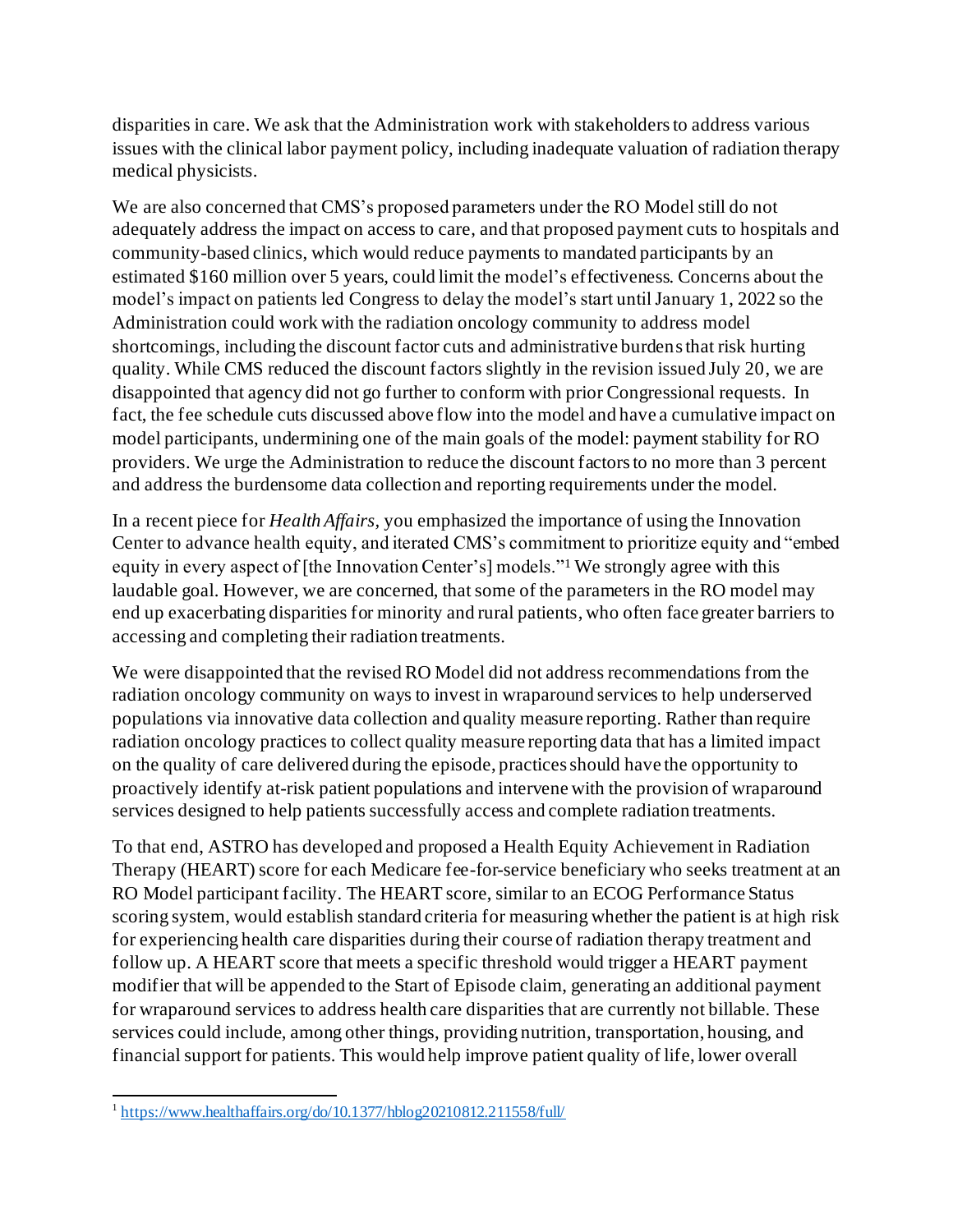health care costs, and address many social determinants of health factors that contribute to health disparities but are not included as traditionally covered Medicare services.

By collecting data on which RO care episodes have a HEART payment, the RO Model could be used to test the effectiveness of interventions to close health disparities and help guide future intervention and coverage design. Unfortunately, the continued cuts and inability to support these critical services represent a missed opportunity to reduce health disparities and ensure cancer patients can access high-value radiation treatments.

Furthermore, the impact of the COVID-19 pandemic on radiation oncology providers and the patients they treat has been significant. In a recent survey, 66 percent of radiation oncologists said new patients were presenting with more advanced-stage cancers. In the same survey, 73 percent of physicians said patients in their practices were not receiving cancer screenings, and 66 percent also said existing patients experienced an interruption in their radiation treatments due to the pandemic.

Like you, we remain committed to an alternative payment model for radiation therapy services that improves quality, stabilizes reimbursement, and reduces disparities, but we are concerned that these severe cuts create instability and undermine the transition to value-based payment. We look forward to working with you to ensure Medicare beneficiaries have access to these lifesaving cancer treatment services.

\_\_\_\_\_\_\_\_\_\_\_\_\_\_\_\_\_\_\_\_\_\_\_\_\_\_\_\_\_\_\_ \_\_\_\_\_\_\_\_\_\_\_\_\_\_\_\_\_\_\_\_\_\_\_\_\_\_\_\_\_\_

Sincerely,

 $\sum_i A_i$ 

Brian Higgins Brian Fitzpatrick Member of Congress Member of Congress

Angie Craig Rodney Davis

David B. McKinley P.E. Ted Deutch Member of Congress Member of Congress

Susan Wild John Joyce, M.D.

Brian Fitzgatul

Member of Congress Member of Congress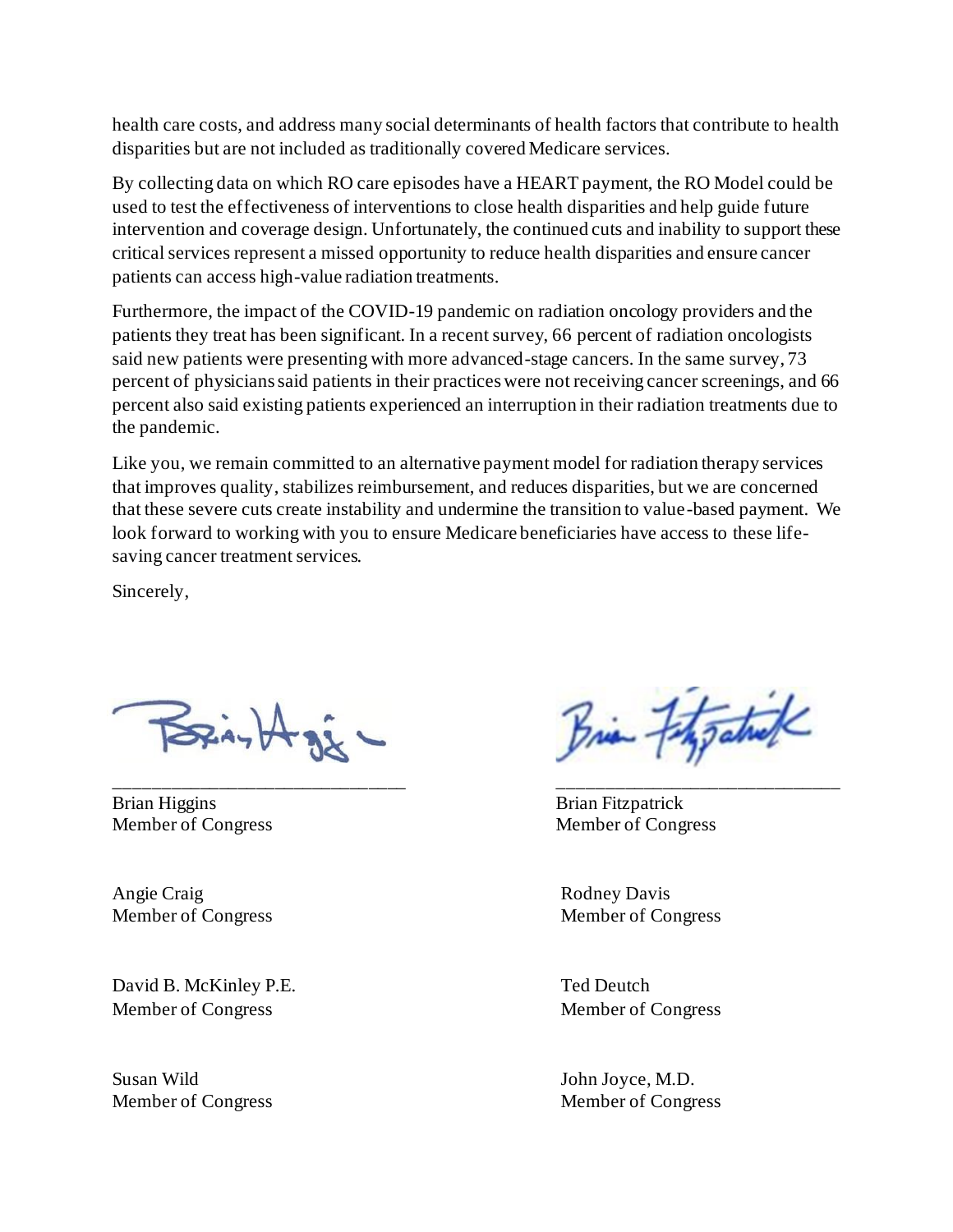Debbie Wasserman Schultz Ed Case Member of Congress Member of Congress

Kurt Schrader Michelle Fischbach

Jim Hagedorn Tom Emmer

Paul Tonko Mike Bost

Mike Doyle **Mark Pocan** Member of Congress Member of Congress

Ann Wagner Tony Cárdenas

Al Lawson Grace F. Napolitano Member of Congress Member of Congress

Darin LaHood Lucy McBath

Brad R. Wenstrup, D.P.M. Don Bacon Member of Congress Member of Congress

Guy Reschenthaler Salud Carbajal

Tom O'Halleran **Abigail D. Spanberger** Abigail D. Spanberger Member of Congress Member of Congress

Member of Congress Member of Congress

Member of Congress Member of Congress

Member of Congress Member of Congress

Member of Congress Member of Congress

Member of Congress Member of Congress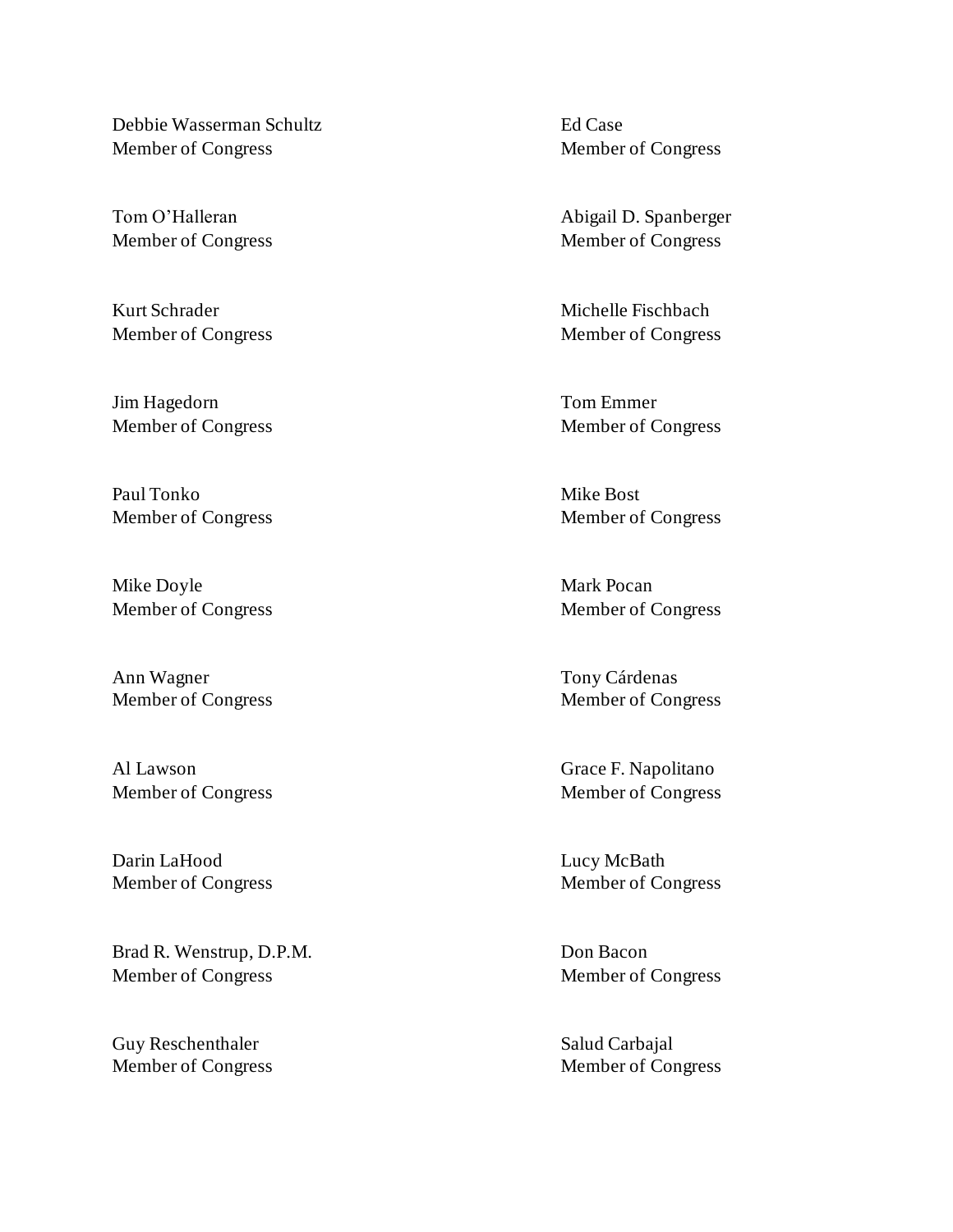Madeleine Dean Ron Kind

Stephanie Murphy **Adam Kinzinger** Adam Kinzinger

Derek Kilmer Kai Kahele

Deborah K. Ross Dean Phillips Member of Congress Member of Congress

Mike Simpson Carol D. Miller Member of Congress Member of Congress

Anna G. Eshoo Robert J. Wittman Member of Congress Member of Congress

Michael R. Turner J. Luis Correa

Mary Gay Scanlon Gus M. Bilirakis Member of Congress Member of Congress

Mariannette J. Miller-Meeks, M.D. Neal P. Dunn, M.D. Member of Congress Member of Congress

Pete Stauber Jason Crow Member of Congress Member of Congress

Brendan F. Boyle Susie Lee

Member of Congress Member of Congress

Member of Congress Member of Congress

Member of Congress Member of Congress

Member of Congress Member of Congress